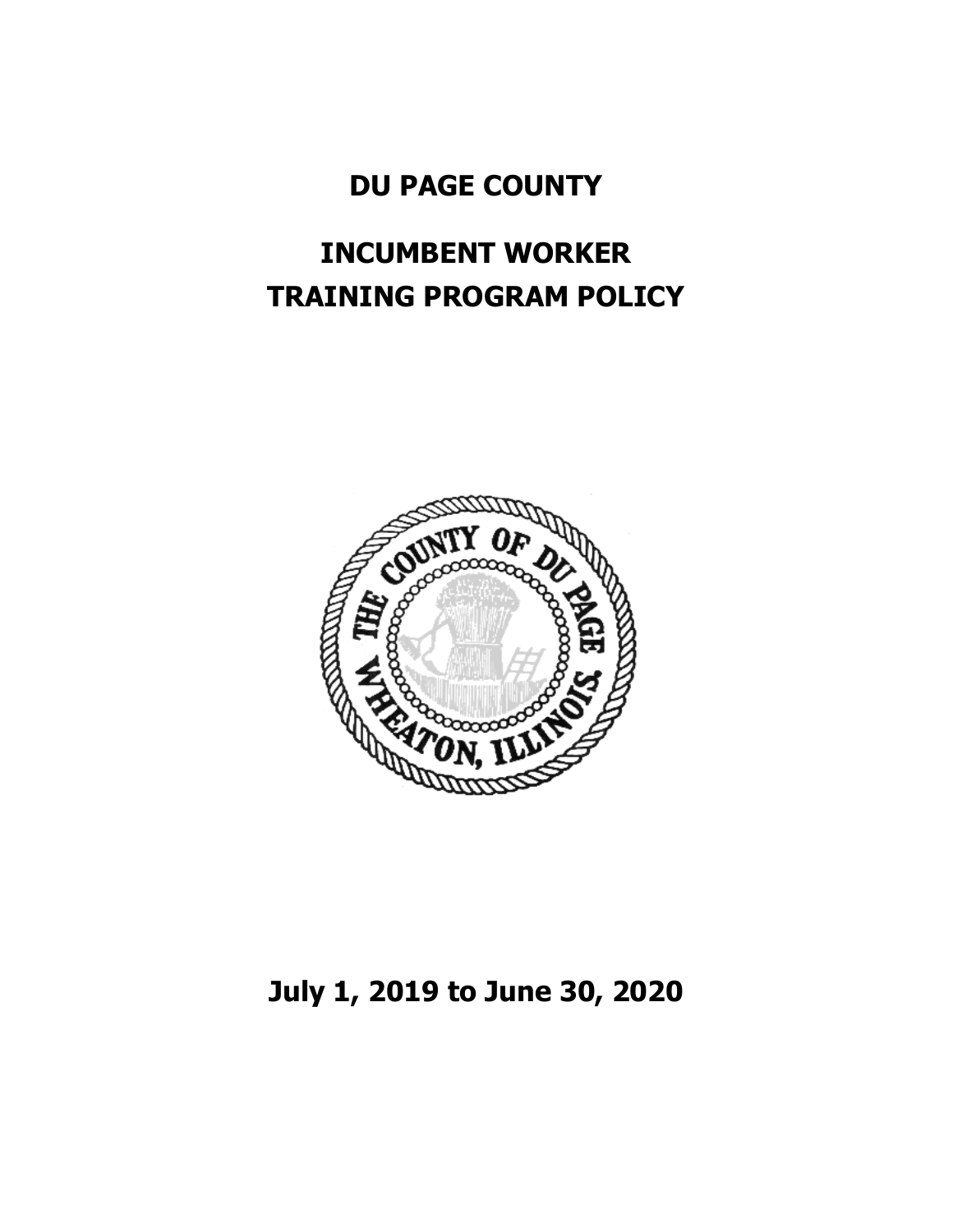## **DuPage County Incumbent Worker Training Program Policy**

Incumbent Worker Training (IWT) is job-specific training arranged by an employer for one or more current full-time employees. IWT can be used to help avert potential layoffs of employees, or to increase the skill levels of employees so they can be promoted within the company and create backfill opportunities. IWT aims to improve the skills and competitiveness of the participant and the competitiveness of the employer. (20 CFR Subpart F – Work-based Training) Under section 134(d)(4) of WIOA, the DuPage Workforce Board can use up to 20% of Adult and Dislocated Worker funds toward the cost of providing Incumbent Worker Training.

**Workers:** Workers, either individually or as a group, must meet the following definition to be considered incumbent workers.

An incumbent worker is:

- a. An individual who has a full-time established employment history of six (6) months or more with a participating employer or an employer being provided Incumbent Worker Training as part of an economic development incentive package; and
- b. Receiving upgrade training:
	- To increase his or her skills in an occupation in which the individual is already an incumbent; or
	- To prepare the worker for entry into a new occupation within the targeted workforce.
- c. Employed in targeted sectors/or in an occupation deemed appropriate by Department of Commerce & Economic Opportunity (DCEO) staff (or working for an employer being provided Incumbent Worker Training as part of an economic development incentive package regardless of the sector.)
- **Training:** A wide range of training topics and delivery arrangements may be proposed. Training that is closely linked to specific jobs, as well as job advancement, is encouraged. Proposed training that is only loosely related, or unrelated, to specific jobs, while not completely prohibited, is discouraged. Examples of training that is not directly job-linked include soft skills training (e.g. customer service, continuous improvement, sales, Six Sigma), stand-alone adult basic education (ABE), stand-alone English as a Second Language (ESL), team building training, motivational training, basic computer literacy skills, professional development (i.e. PMP), and new hire orientation. Please note that ABE and ESL training that is fully integrated with specific job-linked skill training is allowable.

All IWT training programs must include a contract/written agreement that outlines at a minimum the following:

- a. Who is providing the training;
- b. What training will be provided;
- c. Where the training will be provided;
- d. The length of the training to be provided (to include the start and end date, number of days per week, and number of hours per day);
- e. The cost of the training program (to include only reasonable and acceptable costs.)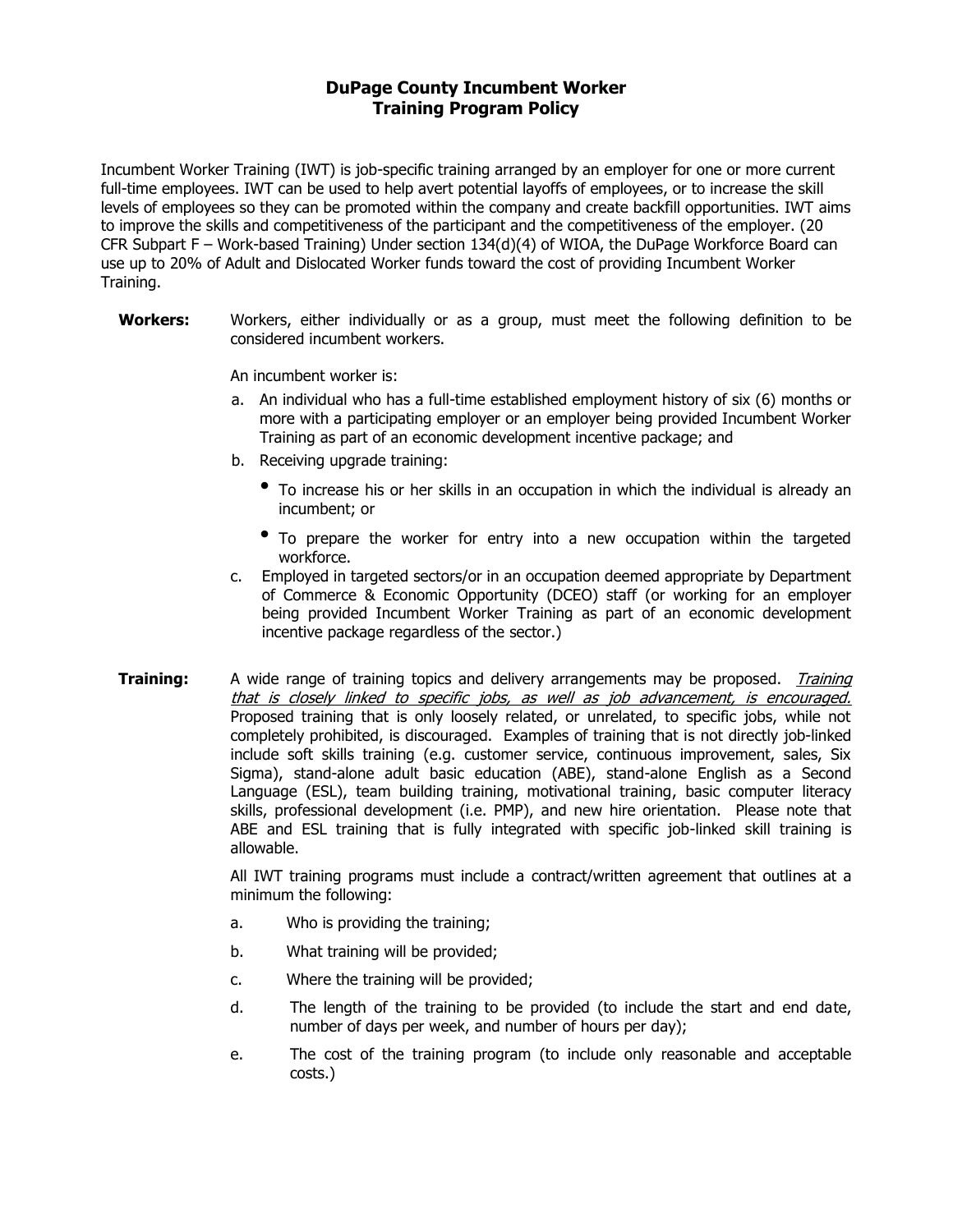The training agreement/contract should be provided at the time of application.

- **Matching:** Employers participating in the program are required to pay a non-federal share of the costs of providing the Incumbent Worker Training. The non-federal share paid by an employer or group of employers may include the amount of the wages paid by the employer(s) to a worker while the worker is attending a training program and may include in-kind contributions. All matching contributions must be necessary for the provision of the training, fairly evaluated, and verifiable. Under Section 134(d)(4)(D) of the Workforce Innovation and Opportunity Act (WIOA), the minimum amount of employer share in the IWT project depends on the size of the employer:
	- 10% of the cost of training for employers with 50 or fewer employees;
	- 25% of the cost of training for employers with 51 to 100 employees; and
	- 50% of the cost of training for employers with 100+ employees.
- **Costs:** Subject to the approval of DuPage County Workforce Development Division (WDD) and DuPage Workforce Board (DWB), all reasonable and necessary costs related to the conduct of the training are allowable. A maximum of  $$10,000$  per incumbent worker and/or \$25,000 per company is set for PY19. Funding beyond the \$25,000 cap may be considered in cases where trainees are part of an official apprenticeship program and/or will receive promotion in rank and pay. The LWIB will approve any projects that exceed \$25,000. There is no reimbursement until all training programs approved in the initial application are successfully completed. Should a trainee quit or fail the training program, his or her costs will not be reimbursed. Additionally, as limited by state policy, the costs of workers' wages and fringe benefits paid while in training are allowable only as employer match contributions.

The following are typical costs eligible for reimbursement for the Workforce Innovation & Opportunity Act (WIOA) grant.

- Tuition and school fees
- Books
- Training materials and supplies
- Pre- and post-testing
- Vocational counseling
- Vendor/contractor trainer costs
- Travel expenses of trainers
- Travel expenses of trainees
- Training facility costs (training off-site)
- Fees for technical or professional certifications
- Refresher courses for occupational certifications
- Wages of internal trainer for the hours that training is provided